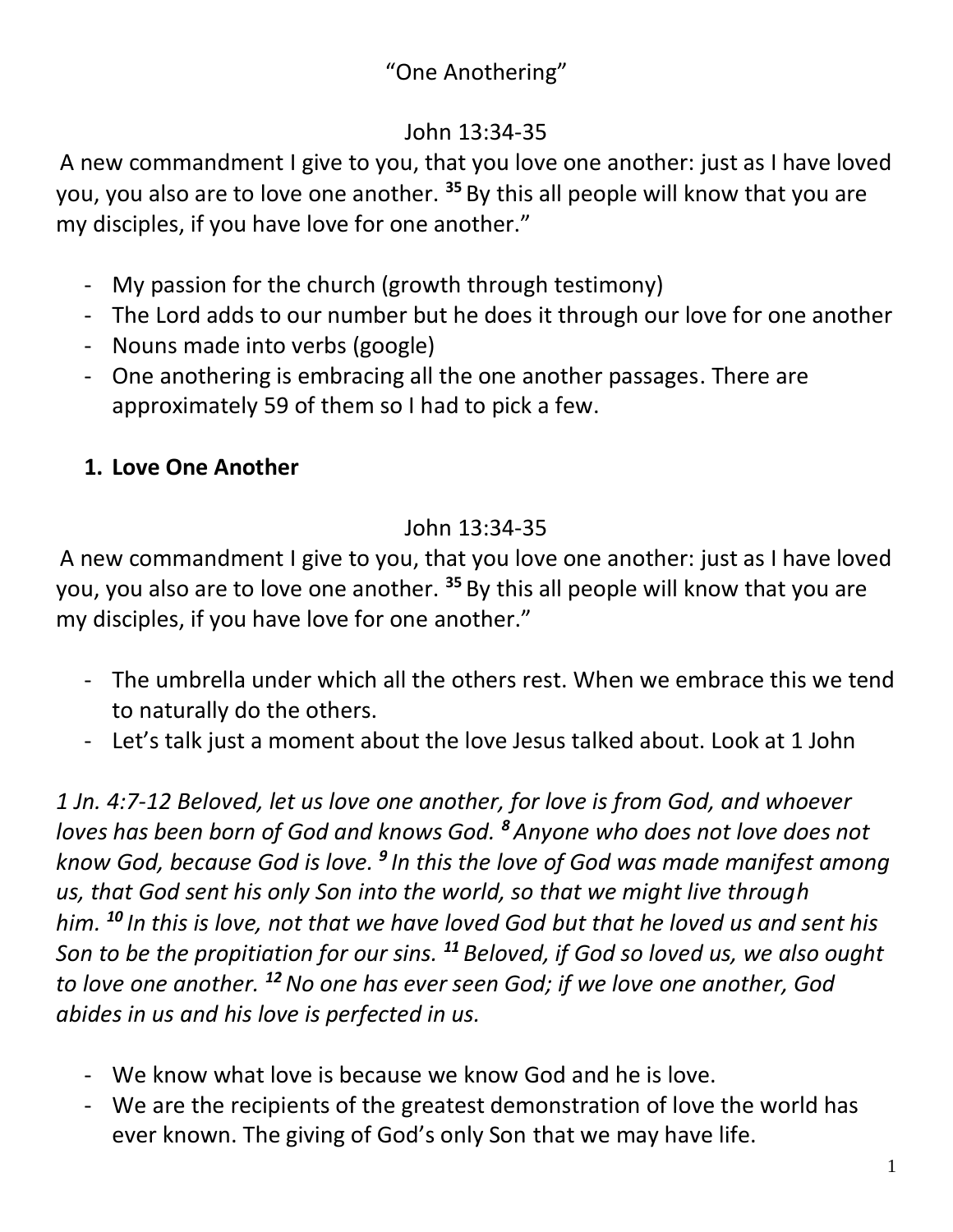- We have received the greatest love so we ought to share it with each other.
- By sharing this love with each other the world may see God's love manifested. And as Jesus told us that's how it will know we are his disciples.

Let's put some flesh on this love. Look at 1 Jn. 3:16-18

*By this we know love, that he laid down his life for us, and we ought to lay down our lives for the brothers. <sup>17</sup> But if anyone has the world's goods and sees his brother in need, yet closes his heart against him, how does God's love abide in him? <sup>18</sup> Little children, let us not love in word or talk but in deed and in truth.*

This love is continuous sacrificial action, not just words.

#### 2. Encourage and Build One Another Up

*1 Thess. 5:11 Therefore encourage one another and build one another up, just as you are doing.*

Encourage – parakaleite - exhort, admonish, persuade, incite,

Build up- oikodomeite – to construct and advance a person's spiritual condition

- One thing I want us to see in these is that they are addressed to the body at large, not pastors or other specific ministers. They are speaking to everyone in the church.

How do we do this? Everything we do in the church for the sake of encouraging and building up in through the exercise of spiritual gifts. We use gifts of speech and acts of service and mercy. More on these gifts see 1 Cor. 12.

3. Speak truth to one another (eph. 4:25)

*Therefore, having put away falsehood, let each one of you speak the truth with his neighbor, for we are members one of another.*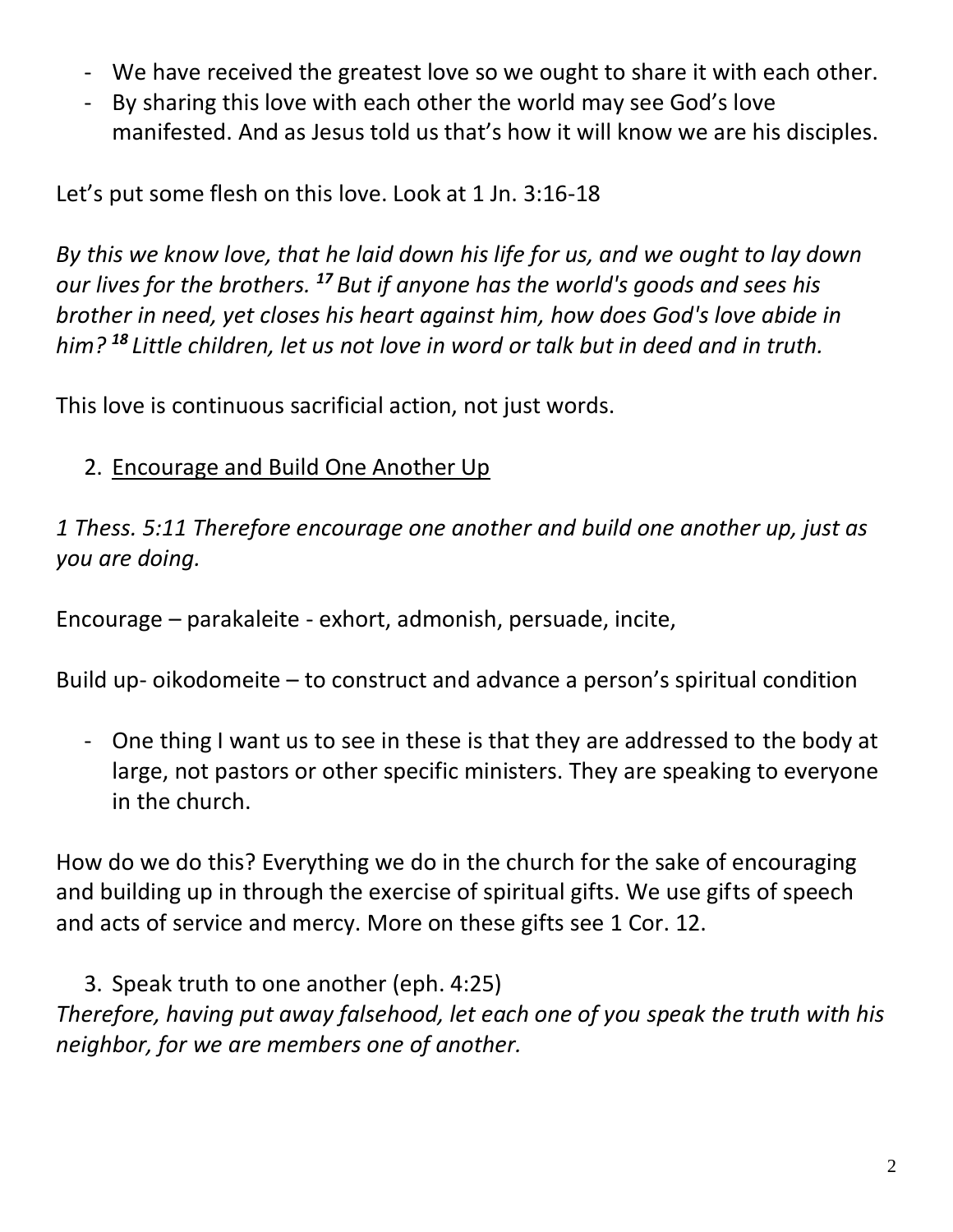- Speaking truth is hard and dangerous. The only thing that can make it less hard and much less dangerous is speaking it directly from its source, the Bible.
- There is also a certain way it needs to be done. In love. Eph. 4:15
- Do not be afraid to speak the truth to one another but do it with fear and trembling. Do it with great reverence and understanding.

### 4. Be Hospitable with One Another

# *1 Peter 4:9 Show hospitality to one another without grumbling.*

- The Greek word for hospitable implies "strangers". But the context is to believers. You know what that means? You have to show hospitality to people you don't already know and like. That's why it says "without grumbling"
- What is hospitality? *the friendly and generous reception and entertainment of guests, visitors, or strangers.*
- It's about opening your life and letting God's people in for no other reason than they are God's people.
- It is about your sanctification and God's eternal plan of redemption. It is a mechanism that God uses to advance and build his kingdom. Do not neglect it!

#### 5. Stir Up one another to love and good works

### *Hebrews 10:24 And let us consider how to stir up one another to love and good works,*

- Joey Burker is a great example. But we all need to do this more on a micro level.
- Remember that good works are more than in-church ministries.

How can we stir each other up? Commit yourself and drag someone else along. (Blaine and my dad)